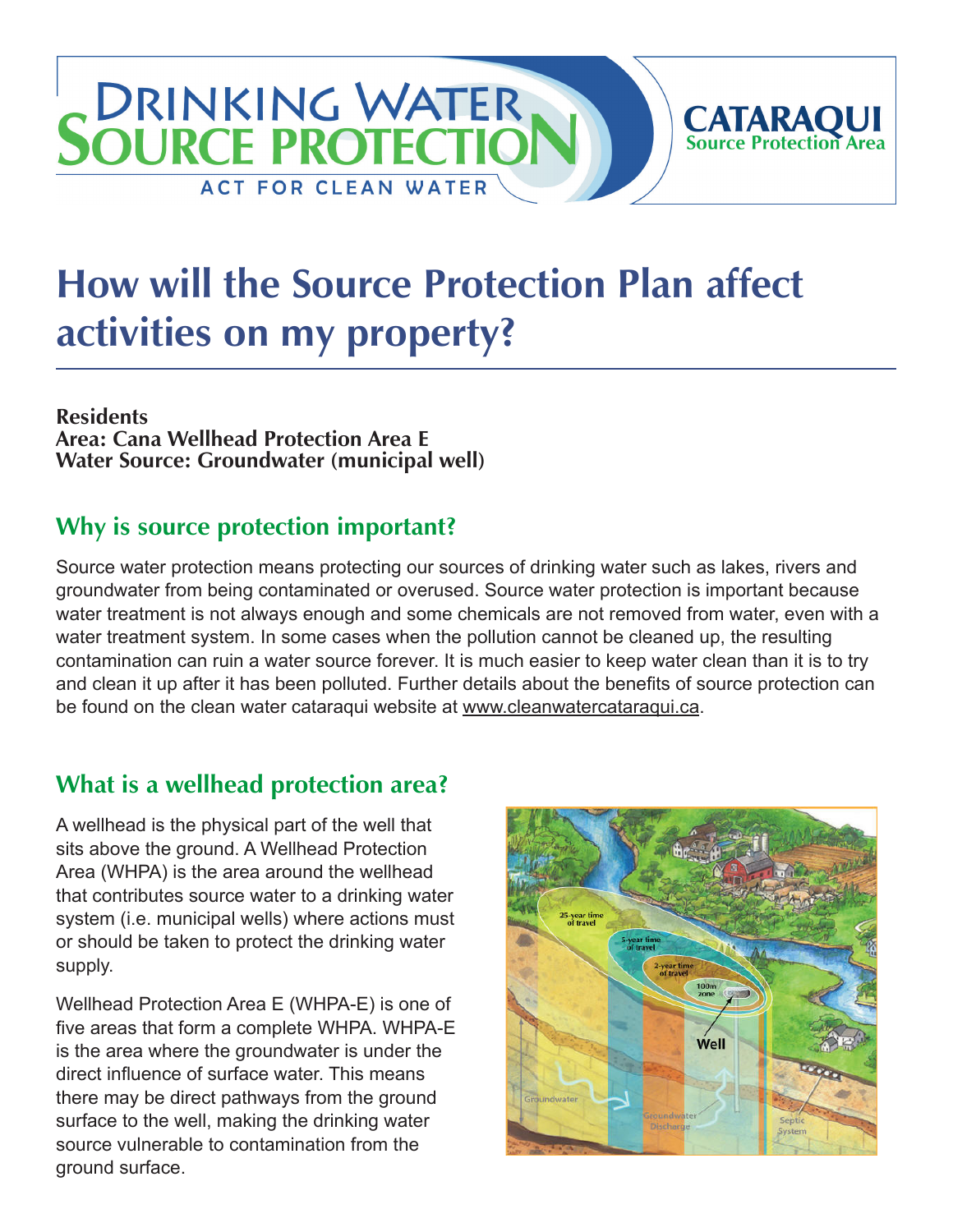## **What can you do?**

Everyone in Cana WHPA-E can help protect the drinking water supply. You can:

- Handle and dispose of waste properly
- Maintain heating oil tanks and fill lines
- Maintain and use septic systems properly
- Maintain wells and upgrade as necessary
- Hire a licensed well contractor to properly plug unused wells
- Avoid or limit use of chemicals such as fertilizer, pesticides and road salt

If you would like to learn more about how you can help protect your drinking water, check out these websites:

- **Green Communities Canada** - [Waste management](http://www.greencommunities.nonprofitwebsites.ca/what-we-work-on/waste/)
- **Rideau Valley Conservation Authority** - [Benefits of a natural shoreline graphic](http://www.crca.ca/wp-content/uploads/PDFs/ShorelineNaturalization-RVCA.pdf) - [Natural shoreline fact sheet](http://www.rvca.ca/programs/shoreline_naturalization_program/PDF/Benefits%20of%20a%20Natural%20Shoreline.pdf)
- **Canadian Oil Heat Association** - [Heating your home with oil](http://www.coha-ontario.ca/)
- **Smart About Salt Website** - [Winter salt management information](http://www.smartaboutsalt.com/)
- **Well Aware** - [How to be well aware](http://www.wellaware.ca/)
- **Cataraqui Region Conservation Authority**
	- - [Private wells](http://www.cleanwatercataraqui.ca/publications/private_wells.pdf)
	- - [Septic Systems](http://www.cleanwatercataraqui.ca/publications/septic_systems.pdf)
- **Ontario Groundwater Association** - [Information for well owners/operators](http://www.ogwa.ca/)
- **Ontario Pesticide Education Program** - [Learn more about pesticide safety and](http://www.opep.ca/)  [training](http://www.opep.ca/)

#### **The Cataraqui Source Protection Plan might apply to you if you:**

 **• Have a septic system or holding tank**



*Spilled oil can seep into soils and groundwater and flow into the rivers and lakes that supply your drinking water, causing contamination.*



*Septic systems that are in good working order help reduce the risk of drinking water contamination, both to your water supply and your neighbour's.*